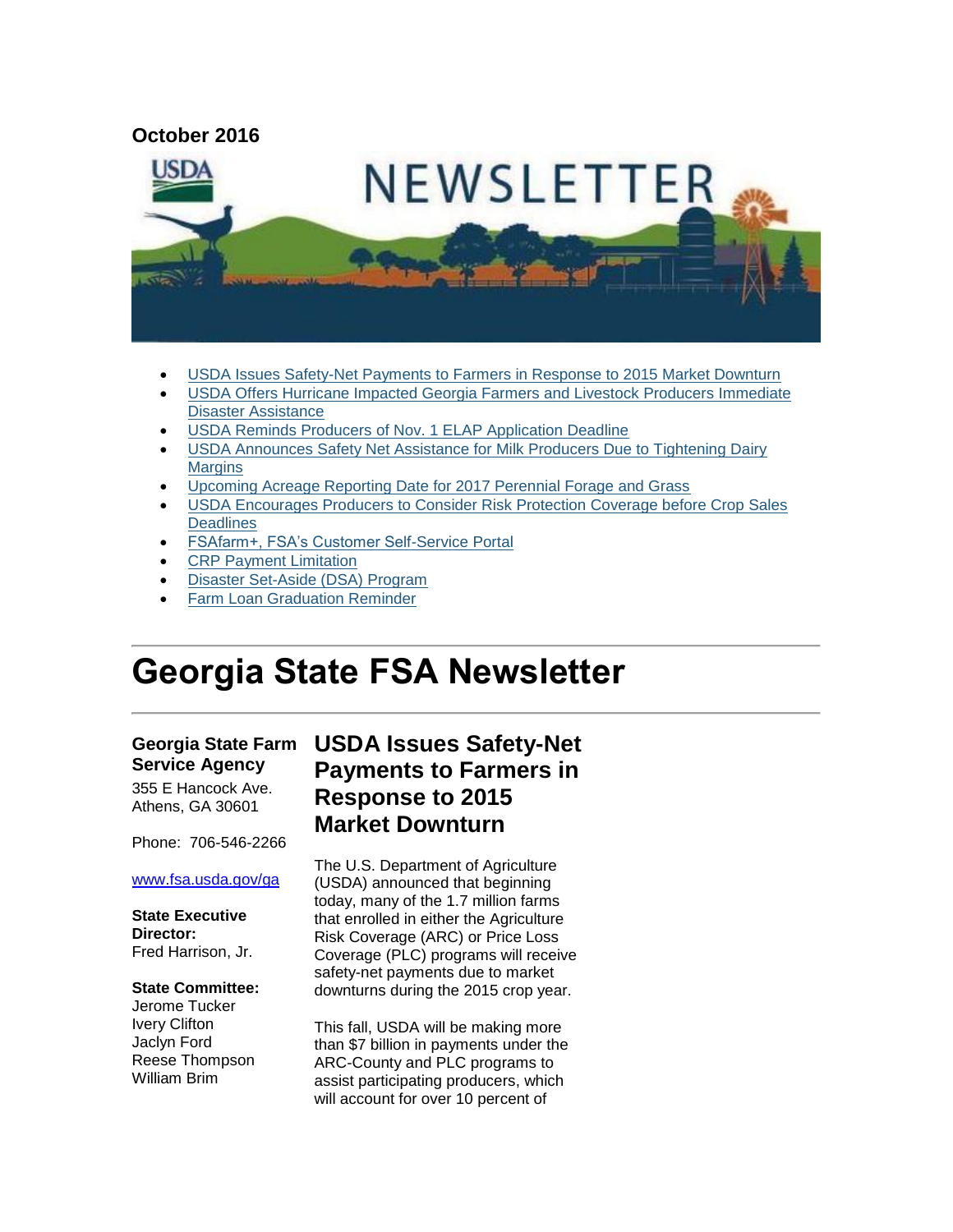Dianne Westmoreland

**Farm Loan Chief:** David Laster

**Farm Program Chief:** Brett Martin

**Public Affairs/Outreach:** Neal Leonard

To find contact information for your local office go to [www.fsa.usda.gov/ga](http://www.fsa.usda.gov/ga)

**Administrative Officer:** USDA's projected 2016 net farm income. These payments will help provide reassurance to America's farm families, who are standing strong against low commodity prices compounded by unfavorable growing conditions in many parts of the country.

> Unlike the old direct payment program, which issued payments during both weak and strong market conditions, the 2014 Farm Bill authorized the ARC-PLC safety net to trigger and provide financial assistance only when decreases in revenues or crop prices, respectively, occur. The ARC and PLC programs primarily allow producers to continue to produce for the market by making payments on a percentage of historical base production, limiting the impact on production decisions.

Nationwide, producers enrolled 96 percent of soybean base acres, 91 percent of corn base acres and 66 percent of wheat base acres in the ARC-County coverage option. Producers enrolled 99 percent of long grain rice and peanut base acres and 94 percent of medium grain rice base acres in the PLC option. Overall, 76 percent of participating farm base acres are enrolled in ARC-County, 23 percent in PLC and one percent in ARC-Individual. For other program information including frequently asked questions, visit [www.fsa.usda.gov/arc](http://www.fsa.usda.gov/arc-plc)[plc.](http://www.fsa.usda.gov/arc-plc)

Payments are made to producers who enrolled base acres of barley, corn, grain sorghum, lentils, oats, peanuts, dry peas, soybeans, wheat and canola. In the upcoming months, payments will be announced after marketing year average prices are published by USDA's National Agricultural Statistics Service for the remaining covered commodities. These include long and medium grain rice (except for temperate Japonica rice), which will be announced in November, remaining oilseeds and chickpeas, which will be announced in December, and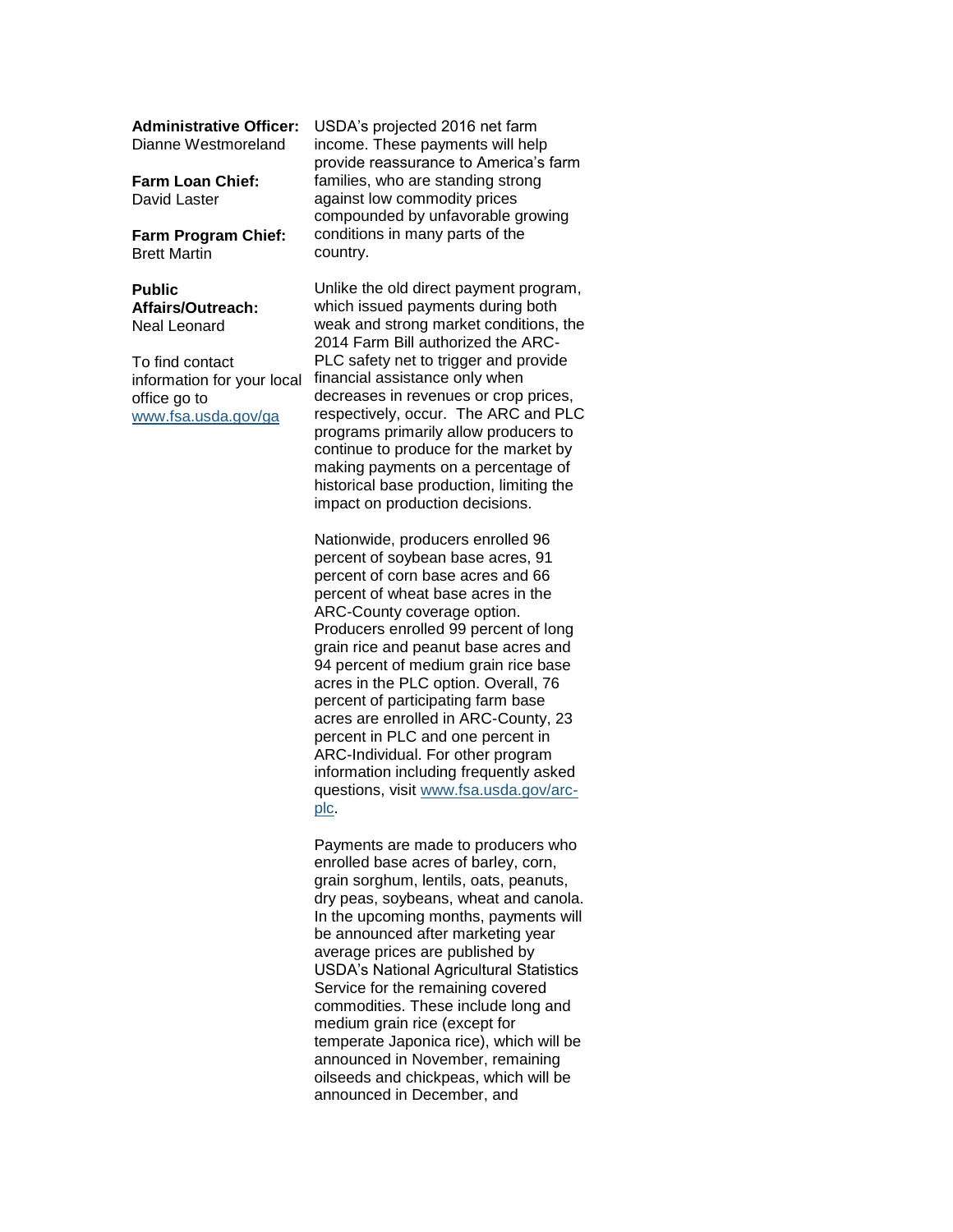temperate Japonica rice, which will be announced in early February 2017. Upland cotton is no longer a covered commodity.

The Budget Control Act of 2011, passed by Congress, requires USDA to reduce 2015 ARC and PLC payments by 6.8 percent. For more information, producers are encouraged to visit their local Farm Service Agency (FSA) office. To find a local FSA office, visit [http://offices.usda.gov.](http://offices.usda.gov/)

## <span id="page-2-0"></span>**USDA Offers Hurricane Impacted Georgia Farmers and Livestock Producers Immediate Disaster Assistance**

Georgia Farm Service Agency (FSA) reminds farmers and livestock producers across the state of federal farm program benefits that may be available to help eligible producers recover from recent heavy rains, flooding and other qualifying natural disaster events related to Hurricane Mathew.

FSA offers disaster assistance and low-interest loan programs to assist agricultural producers in their recovery efforts following qualifying natural disasters. Available programs and loans include:

- **Non-Insured Crop Disaster Assistance Program (NAP)**  provides financial assistance to producers of non-insurable crops when low yields, loss of inventory, or prevented planting occur due to natural disasters (includes native grass for grazing). Eligible producers must have purchased NAP coverage for 2016 crops.
- **Livestock Indemnity Program (LIP) -** offers payments to eligible producers for livestock death losses in excess of normal mortality due to adverse weather. Eligible losses may include those determined by FSA to have been caused by hurricanes, floods, blizzards, wildfires, tropical storms, tornados lightening, extreme heat, and extreme cold. Producers will be required to provide verifiable documentation of death losses resulting from an eligible adverse weather event and must submit a notice of loss to their local FSA office within 30 calendar days of when the loss of livestock is apparent.
- Tree Assistance Program (TAP) provides assistance to eligible orchardists and nursery tree growers for qualifying tree, shrub and vine losses due to natural disaster.
- **Emergency Assistance for Livestock, Honeybees, and Farm-Raised Fish Program (ELAP) -** provides emergency relief for losses due to feed or water shortages, disease, adverse weather, or other conditions, which are not adequately addressed by other disaster programs. ELAP covers physically damaged or destroyed livestock feed that was purchased or mechanically harvested forage or feedstuffs intended for use as feed for the **producer's** eligible livestock. In order to be considered eligible, harvested forage must be baled; forage that is only cut, raked or windrowed is not eligible. Producers must submit a notice of loss to their local FSA office within 30 calendar days of when the loss is apparent.ELAP also covers up to 150 lost grazing days in instances when a producer has been forced to remove livestock from a grazing pasture due to floodwaters.For beekeepers, ELAP covers beehive losses (the physical structure) in instances where the hive has been destroyed by a natural disaster including flooding, high winds and tornadoes.
- **Emergency Loan Program –** Available to producers with agriculture operations located in a county under a primary or contiguous **Secretarial Disaster designation.** These low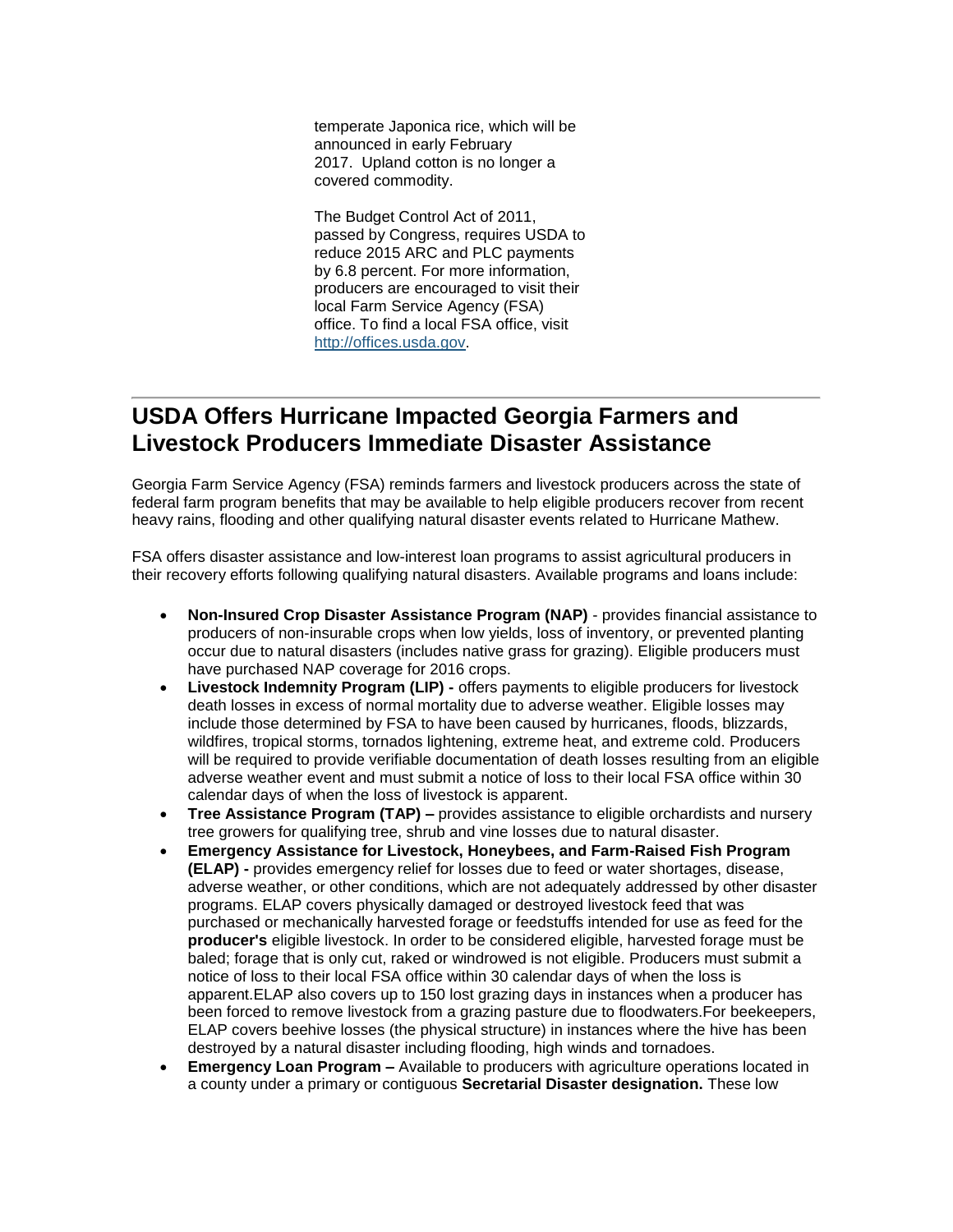interest loans help producers recover from production and physical losses due to drought, flooding.

- **Emergency Conservation Program (ECP)** provides emergency funding for farmers and livestock producers to rehabilitate cropland severely damaged by natural disasters; includes fence loss.
- **Emergency Forest Restoration program** provides emergency funding to owners of nonindustrial private forest land to restore land damaged by a natural disaster.
- **HayNet -** is an Internet-based Hay and Grazing Net Ad Service allowing farmers and livestock producers to share 'Need Hay' ads and 'Have Hay' ads online. Farmers also can use another feature to post advertisements for grazing land, specifically ads announcing the availability of grazing land or ads requesting a need for land to graze. [www.fsa.usda.gov/haynet.](http://www.fsa.usda.gov/haynet)

For more information on disaster assistance programs and loans visit [www.fsa.usda.gov/](file:///C:/Users/Brenda.Carlson/AppData/Local/Microsoft/Windows/Temporary%20Internet%20Files/Content.Outlook/DLAI7CRA/www.fsa.usda.gov/) or contact your local FSA Office. To find your local FSA county office, visit [http://offices.usda.gov.](http://offices.usda.gov/)

## <span id="page-3-0"></span>**USDA Reminds Producers of Nov. 1 ELAP Application Deadline**

The Emergency Assistance for Livestock, Honeybees and Farm-Raised Fish Program (ELAP) provides emergency assistance to eligible livestock, honeybee, and farm-raised fish producers who have losses due to adverse weather or other conditions, such as hurricanes, tornados, and wildfires, not covered by other agricultural disaster assistance programs.

Eligible livestock losses include grazing losses not covered under the Livestock Forage Disaster Program (LFP), or the loss of purchased feed and/or mechanically harvested feed due to an eligible adverse weather event.

Eligible honeybee losses include loss of purchased feed due to an eligible adverse weather event, cost of additional feed purchased above normal quantities due to an eligible adverse weather condition, colony losses in excess of normal mortality due to an eligible weather event or loss condition, including CCD, and hive losses due to eligible adverse weather.

Eligible farm-raised fish losses include death losses in excess of normal mortality and/or loss of purchased feed due to an eligible adverse weather event.

**Producers who suffer eligible livestock, honeybee, or farm-raised fish losses from October 1, 2015 to September 30, 2016 must file:**

- **A notice of loss the earlier of 30 calendar days of when the loss occurs or by November 1, 2016**
- **An application for payment by November 1, 2016**

The Farm Bill caps ELAP disaster funding at \$20 million per federal fiscal year.

The following ELAP Fact Sheets (by topic) are available online:

- ELAP for Farm-Raised Fish Fact Sheet
- ELAP for Livestock Fact Sheet
- ELAP for Honeybees Fact Sheet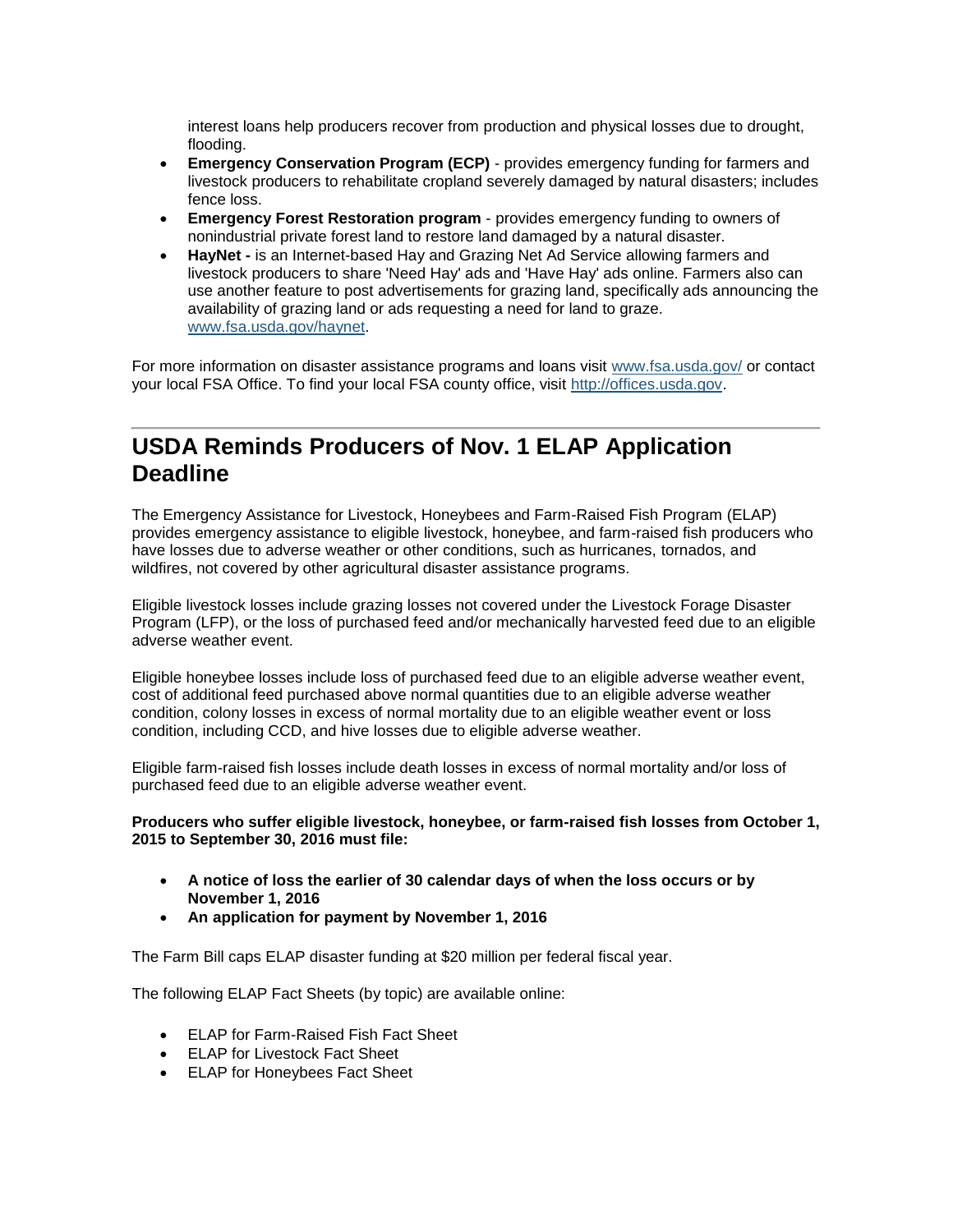To view these and other FSA program fact sheets, visit the FSA fact sheet web page at [www.fsa.usda.gov/factsheets.](http://www.fsa.usda.gov/factsheets)

## <span id="page-4-0"></span>**USDA Announces Safety Net Assistance for Milk Producers Due to Tightening Dairy Margins**

May/June 2016 Average Margins Below \$6

USDA today announced approximately \$11.2 million in financial assistance to American dairy producers enrolled in the 2016 Margin Protection Program for Dairy (MPP-Dairy). The payment rate for May/June 2016 will be the largest since the program began in 2014. The narrowing margin between milk prices and the cost of feed triggered the payments, as provided for by the 2014 Farm Bill.

Dairy producers should evaluate their enrollment options for 2017, as the enrollment period ends Dec. 16, 2016.

Dairy producers who enrolled at the \$6 through \$8 margin trigger coverage level will receive payments. MPP-Dairy payments are triggered when the national average margin (the difference between the price of milk and the cost of feed) falls below a level of coverage selected by the dairy producer, ranging from \$4 to \$8, for a specified consecutive two-month period. All final USDA prices for milk and feed components required to determine the national average margin for May/June 2016 were released on July 29, 2016.

The national average margin for the May/June 2016 two-month consecutive period is \$5.76277 per hundred weight (cwt.).

State specific payment amounts can be found at [www.fsa.usda.gov/dairy.](http://www.fsa.usda.gov/dairy)

To learn more about the Margin Protection Program for dairy, visit the Farm Service Agency (FSA) online at [www.fsa.usda.gov/dairy](http://www.fsa.usda.gov/dairy) or stop by a local FSA office. Producers may visit [www.fsa.usda.gov/mpptool](http://www.fsa.usda.gov/mpptool) to calculate the best levels of coverage for their dairy operation. To find an FSA office near you, visit [http://offices.usda.gov.](http://offices.usda.gov/) 

#### <span id="page-4-1"></span>**Upcoming Acreage Reporting Date for 2017 Perennial Forage and Grass**

In order to comply with FSA program eligibility requirements, all producers are encouraged to visit their local FSA County office to file an accurate crop certification report by the applicable deadline.

The upcoming acreage reporting date is applicable for the entire state of Georgia:

**November 15, 2016** Apiculture, PRF and Perennial Forage (including Grass) with intended use of forage or grazing. **NOTE: This deadline for 2017 acreage reporting purposes.**

The following exceptions apply to the above acreage reporting dates:

 If the crop has not been planted by the above acreage reporting date, then the acreage must be reported no later than 15 calendar days after planting is completed.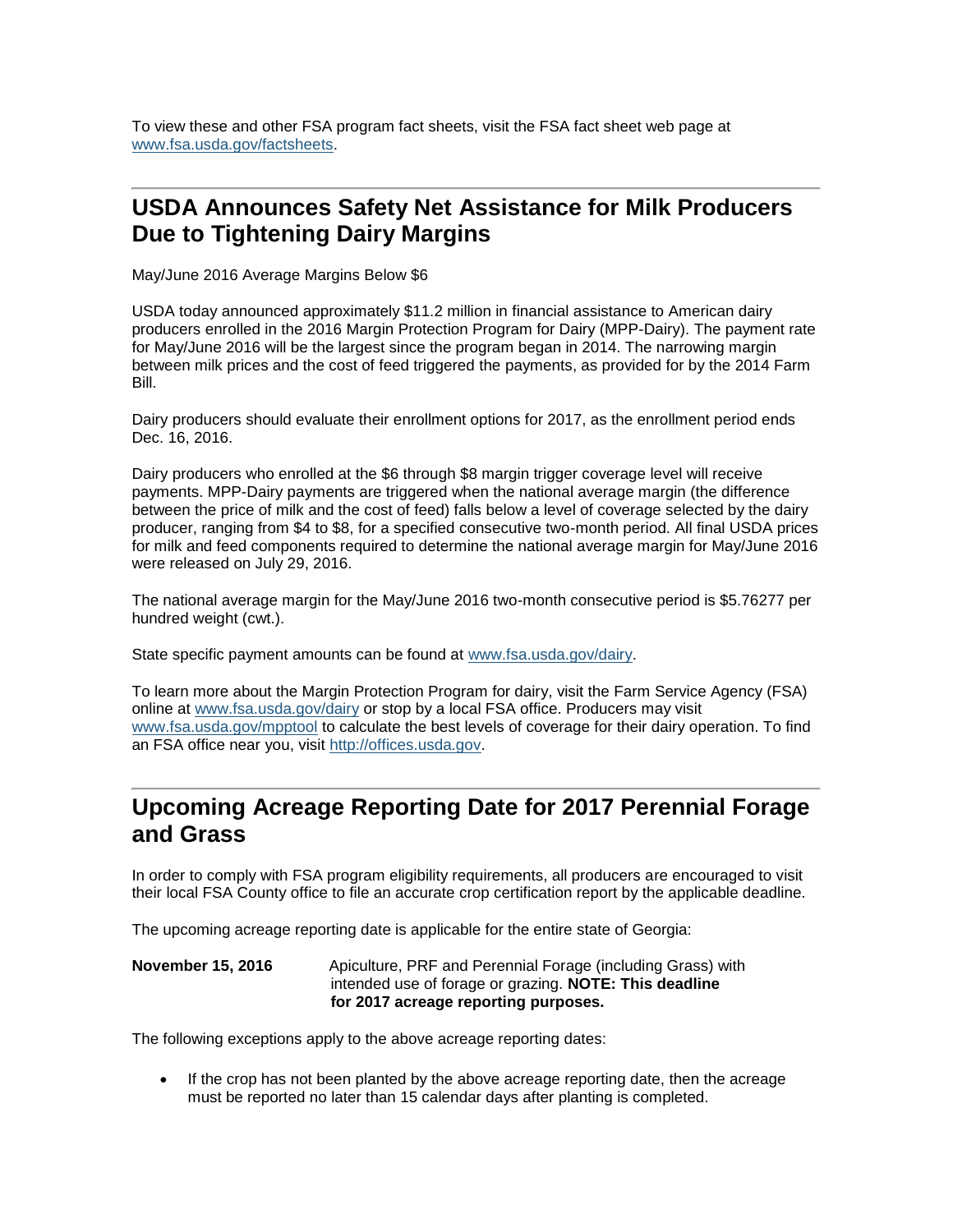- If a producer acquires additional acreage after the above acreage reporting date, then the acreage must be reported no later than 30 calendars days after purchase or acquiring the lease. Appropriate documentation must be provided to the county office.
- If a perennial forage crop is reported with the intended use of "cover only," "green manure," "left standing," or "seed," then the acreage must be reported by July 15th. Noninsured Crop Disaster Assistance Program (NAP) policy holders should note that the acreage reporting date for NAP covered crops is the earlier of the dates listed above or 15 calendar days before grazing or harvesting of the crop begins. For questions regarding crop certification and crop loss reports, please contact your local FSA office.

## <span id="page-5-0"></span>**USDA Encourages Producers to Consider Risk Protection Coverage before Crop Sales Deadlines**

The Farm Service Agency encourages producers to examine available USDA crop risk protection options, including federal crop insurance and Noninsured Crop Disaster Assistance Program (NAP) coverage, before the applicable crop sales deadline.

Producers are reminded that crops not covered by insurance may be eligible for NAP. The 2014 Farm Bill expanded NAP to include higher levels of protection. Beginning, underserved and limited resource farmers are now eligible for free catastrophic level coverage, as well as discounted premiums for additional levels of protection."

Federal crop insurance covers crop losses from natural adversities such as drought, hail and excessive moisture. NAP covers losses from natural disasters on crops for which no permanent federal crop insurance program is available, including perennial grass forage and grazing crops, fruits, vegetables, mushrooms, floriculture, ornamental nursery, aquaculture, turf grass, ginseng, honey, syrup, bioenergy, and industrial crops.

USDA has partnered with Michigan State University and the University of Illinois to create an online tool at [www.fsa.usda.gov/nap](http://www.fsa.usda.gov/nap) that allows producers to determine whether their crops are eligible for federal crop insurance or NAP and to explore the best level of protection for their operation. NAP basic coverage is available at 55 percent of the average market price for crop losses that exceed 50 percent of expected production, with higher levels of coverage, up to 65 percent of their expected production at 100 percent of the average market price, including coverage for organics and crops marketed directly to consumers.

Deadlines for coverage vary by state and crop. To learn more about NAP visit [www.fsa.usda.gov/nap](http://www.fsa.usda.gov/nap) or contact your local USDA Service Center. To find your local USDA Service Centers go to [http://offices.usda.gov.](http://offices.usda.gov/)

Federal crop insurance coverage is sold and delivered solely through private insurance agents. Agent lists are available at all USDA Service Centers or at USDA's online Agent Locator: [http://prodwebnlb.rma.usda.gov/apps/AgentLocator/#.](http://prodwebnlb.rma.usda.gov/apps/AgentLocator/) Producers can use the USDA Cost Estimator, [https://ewebapp.rma.usda.gov/apps/costestimator/Default.aspx,](https://ewebapp.rma.usda.gov/apps/costestimator/Default.aspx) to predict insurance premium costs.

## <span id="page-5-1"></span>**FSAfarm+, FSA's Customer Self-Service Portal**

The U.S. Department of Agriculture (USDA) Farm Service Agency (FSA) has launched a new tool to provide farmers and ranchers with remote access to their personal farm information using their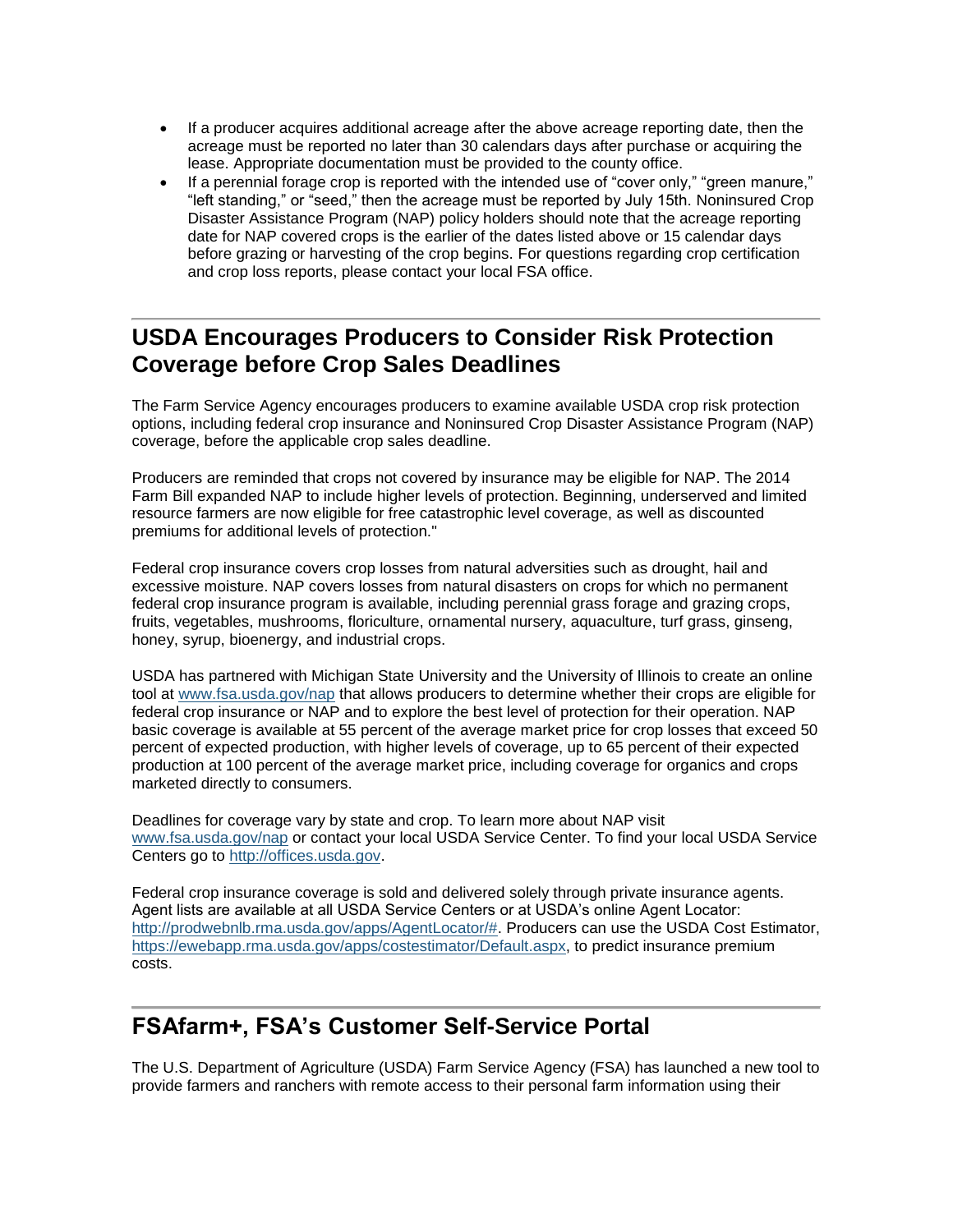home computers. Farmers and ranchers can now view, print or export their personal farm data all without visiting an FSA county office.

The program, known as **FSA**farm+, provides you with secure access to view your personal FSA data, such as base and yields, Conservation Reserve Program data, other conservation program acreage, Highly Erodible Land Conservation and Wetland Conservation status information, field boundaries, farm imagery, name and address details, contact information and membership interest and shares in the operation. This data will be available in real time, at no cost to the producer and allow operators and owners to export and print farm records, including maps. Producers also can electronically share their data with a crop insurance agent from their own personal computer.

Farm operators and owners first will need "Level 2 eAuthentication" to access the webportal. This level of security ensures that personal information is protected for each user. Level 2 access can be obtained by going to [www.eauth.usda.gov,](http://www.eauth.usda.gov/) completing the required information and then visiting your local FSA office to finalize access.

For more information on **FSA**farm+, the customer self-service portal, contact your local FSA office. To find your local FSA county office, click [http://offices.usda.gov.](http://offices.usda.gov/)

#### <span id="page-6-0"></span>**CRP Payment Limitation**

Payments and benefits received under the Conservation Reserve Program (CRP) are subject to the following:

- payment limitation by direct attribution
- foreign person rule
- average adjusted gross income (AGI) limitation

The 2014 Farm Bill continued the \$50,000 maximum CRP payment amount that can be received annually, directly or indirectly, by each person or legal entity. This payment limitation includes all annual rental payments and incentive payments (Sign-up Incentive Payments and Practice Incentive Payments). Annual rental payments are attributed (earned) in the fiscal year in which program performance occurs. Sign-up Incentive Payments (SIP) are attributed (earned) based on the fiscal year in which the contract is approved, not the fiscal year the contract is effective. Practice Incentive Payments (PIP) are attributed (earned) based on the fiscal year in which the cost-share documentation is completed and the producer or technical service provider certifies performance of practice completion to the county office. Such limitation on payments is controlled by direct attribution.

- Program payments made directly or indirectly to a person are combined with the pro rata interest held in any legal entity that received payment, unless the payments to the legal entity have been reduced by the pro rata share of the person.
- Program payments made directly to a legal entity are attributed to those persons that have a direct and indirect interest in the legal entity, unless the payments to the legal entity have been reduced by the pro rata share of the person.
- Payment attribution to a legal entity is tracked through four levels of ownership. If any part of the ownership interest at the fourth level is owned by another legal entity, a reduction in payment will be applied to the payment entity in the amount that represents the indirect interest of the fourth level entity in the payment entity. Essentially, all payments will be "attributed" to a person's Social Security Number. Given the current CRP annual rental rates in many areas, it is important producers are aware of how CRP offered acreages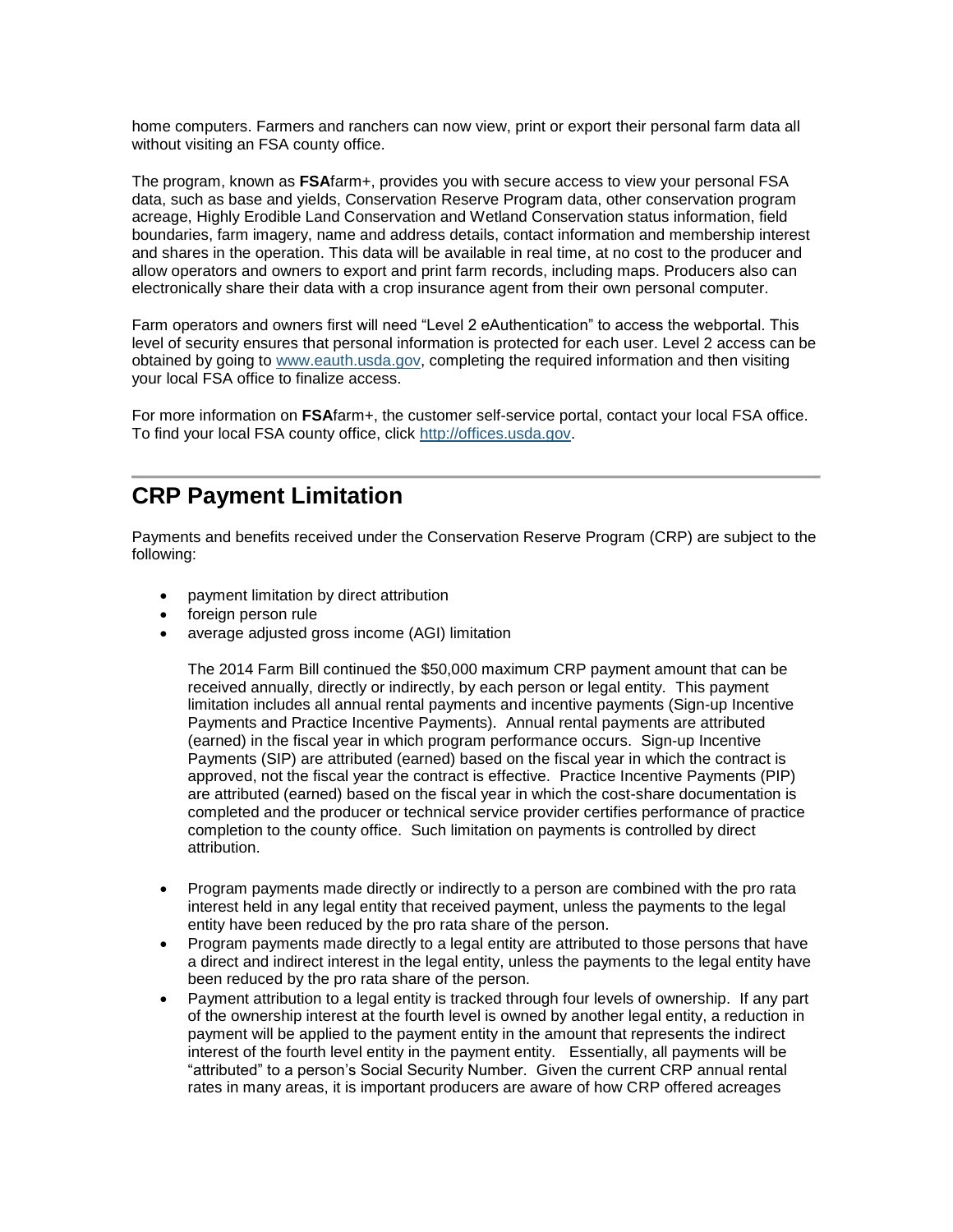impact their \$50,000 annual payment limitation. Producers should contact their local FSA office for additional information. NOTE: The information in the above article only applies to contracts subject to 4-PL and 5-PL regulations. It does not apply to contacts subject to 1-PL regulations.

#### <span id="page-7-0"></span>**Disaster Set-Aside (DSA) Program**

FSA borrowers with farms located in designated primary or contiguous disaster areas who are unable to make their scheduled FSA loan payments should consider the Disaster Set-Aside (DSA) program.

DSA is available to producers who suffered losses as a result of a natural disaster and is intended to relieve immediate and temporary financial stress. FSA is authorized to consider setting aside the portion of a payment/s needed for the operation to continue on a viable scale.

Borrowers must have at least two years left on the term of their loan in order to qualify.

Borrowers have eight months from the date of the disaster designation to submit a complete application. The application must include a written request for DSA signed by all parties liable for the debt along with production records and financial history for the operating year in which the disaster occurred. FSA may request additional information from the borrower in order to determine eligibility.

All farm loans must be current or less than 90 days past due at the time the DSA application is complete. Borrowers may not set aside more than one installment on each loan.

The amount set-aside, including interest accrued on the principal portion of the set-aside, is due on or before the final due date of the loan.

For more information, contact your local FSA farm loan office.

#### <span id="page-7-1"></span>**Farm Loan Graduation Reminder**

FSA Direct Loans are considered a temporary source of credit that is available to producers who do not meet normal underwriting criteria for commercial banks.

FSA periodically conducts Direct Loan graduation reviews to determine a borrower's ability to graduate to commercial credit. If the borrower's financial condition has improved to a point where they can refinance their debt with commercial credit, they will be asked to obtain other financing and partially or fully pay off their FSA debt.

By the end of a producer's operating cycle, the Agency will send a letter requesting a current balance sheet, actual financial performance and a projected farm budget. The borrower has 30 days to return the required financial documents. This information will be used to evaluate the borrower's potential for refinancing to commercial credit.

If a borrower meets local underwriting criteria, FSA will send the borrower's name, loan type, balance sheet and projected cash flow to commercial lenders. The borrower will be notified when loan information is sent to local lenders.